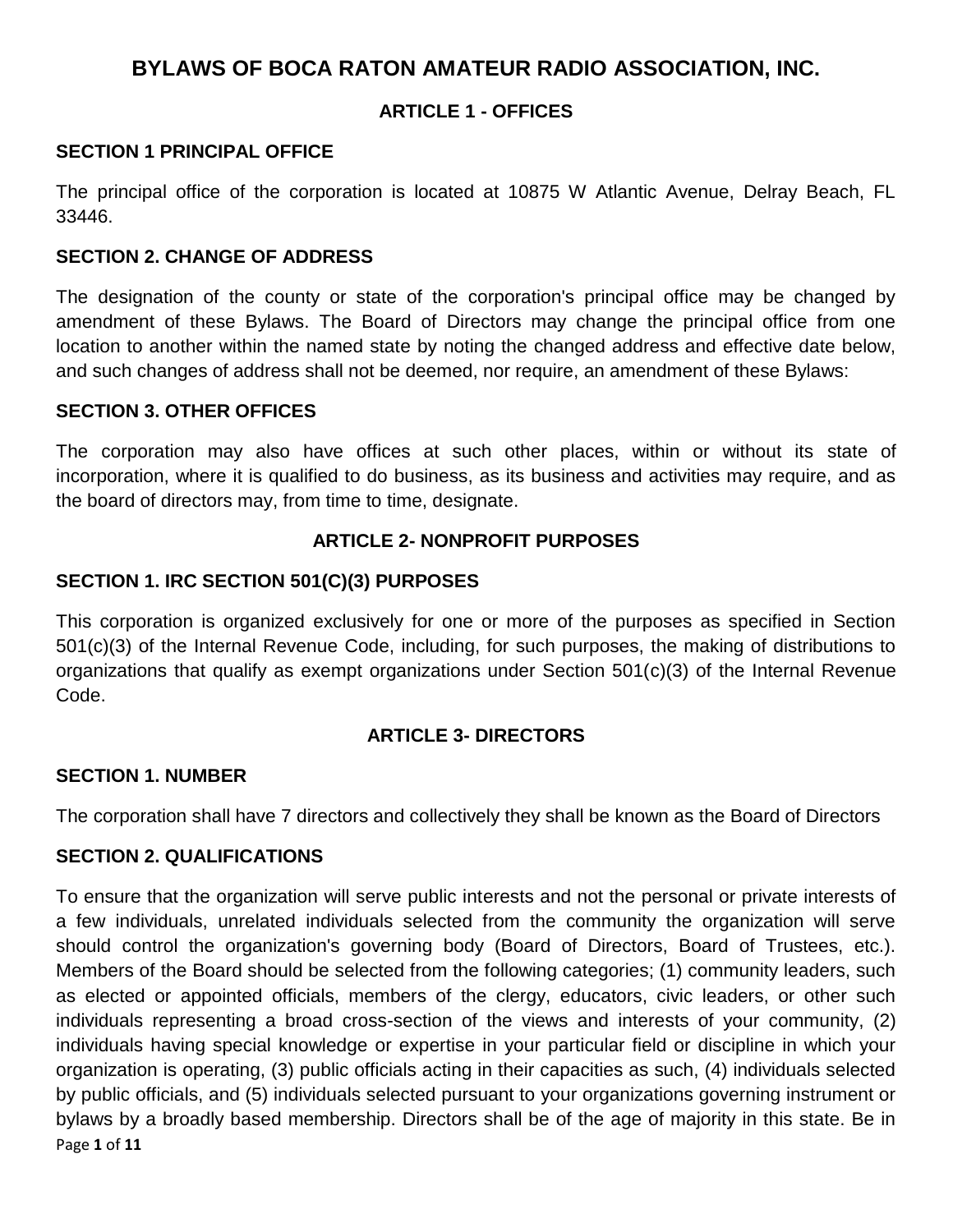full accord and agreement with the purposes, goals, and objectives of this Corporation as stated herein and in the corporation's constitution. Show active interest in its operations and maintain faithful attention to their responsibilities as Directors. Other qualifications for directors of this corporation shall be determined by the directors.

### **SECTION 3. POWERS**

Subject to the provisions of the laws of this state and any limitations in the Articles of Incorporation and these Bylaws relating to action required or permitted to be taken or approved by the members, if any, of this corporation, the activities and affairs of this corporation shall be conducted and all corporate powers shall be exercised by or under the direction of the Board of Directors.

### **SECTION 4. DUTIES**

It shall be the duty of the directors to: (a) Perform any and all duties imposed on them collectively or individually by law, by the Articles of Incorporation, or by these Bylaws; (b) Appoint and remove, employ and discharge, and, except as otherwise provided in these Bylaws, prescribe the duties and fix the compensation, if any, of all officers, agents and employees of the corporation; (c) Supervise all officers, agents and employees of the corporation to assure that their duties are performed properly; (d) Register their addresses with the Secretary of the corporation, and notices of meetings mailed, electronically communicated or telegraphed to them at such addresses shall be valid notices thereof. (e) Determine the amount and frequency of any dues and/or fees to be collected by the corporation from its members to ensure the continued operation of the corporation.

### **SECTION 5. TERM OF OFFICE**

Each director shall hold office for a period of three years and until his or her successor is elected and qualifies. The Board of Directors shall take such actions as to ensure that notification is given and nominations and elections are held in order to ensure an orderly succession of directors.

### **SECTION 6. COMPENSATION**

Directors shall serve without compensation. In addition, they shall be allowed reasonable advancement or reimbursement of expenses incurred in the performance of their duties.

### **SECTION 7. PLACE OF MEETINGS**

Meetings shall be held at the principal office of the corporation unless otherwise provided by the board or at such other place as may be designated from time to time by resolution of the Board of Directors.

### **SECTION 8. REGULAR MEETINGS**

Regular meetings of the Directors shall be held at least three times a year.

### **SECTION 9. SPECIAL MEETINGS**

Page **2** of **11**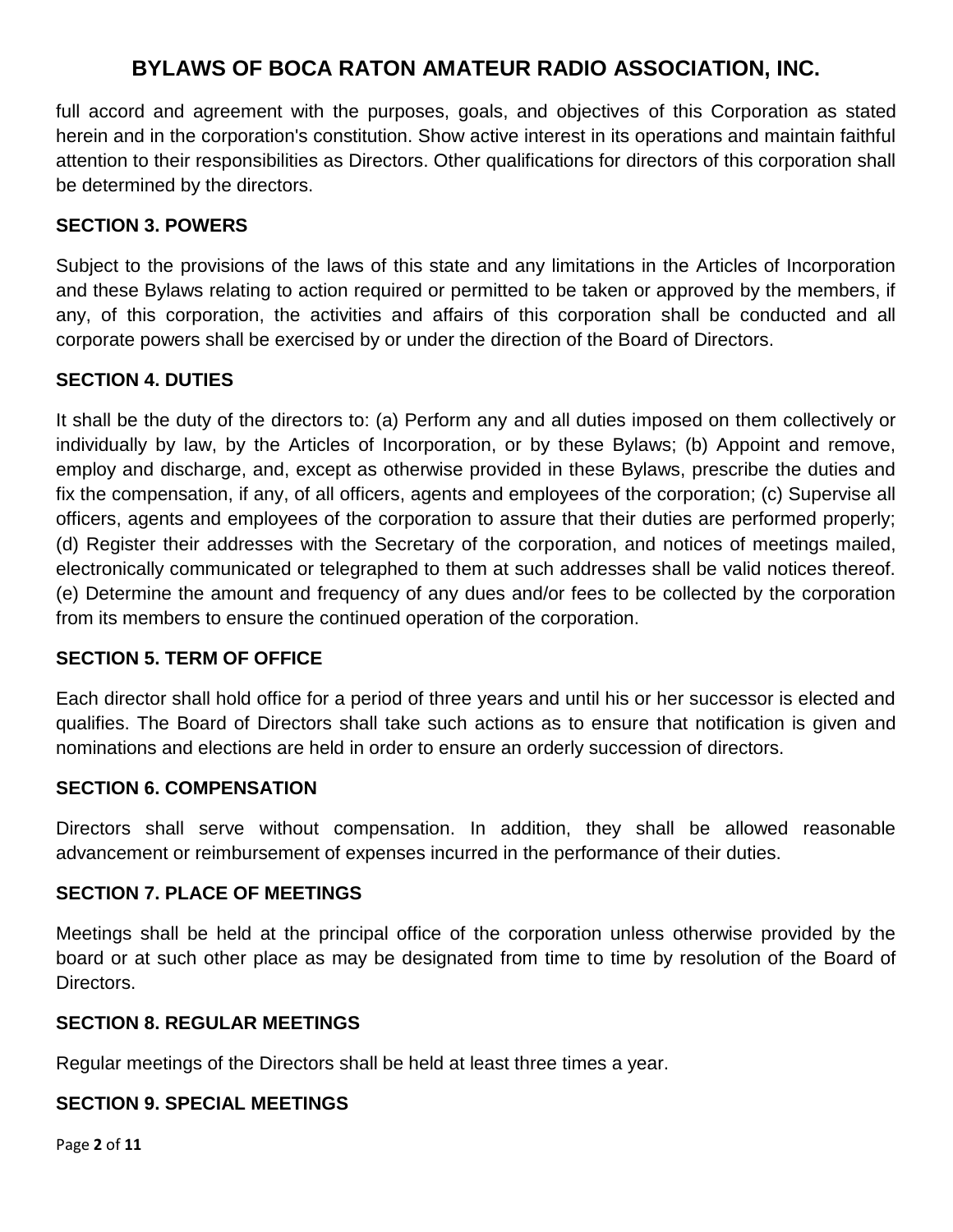Special meetings of the Board of Directors may be called by the President, the Vice-President, the Secretary, by any two directors, or, if different, by the persons specifically authorized under the laws of this state to call special meetings of the board. Such meetings shall be held at the principal office of the corporation or, if different, at the place designated by the person or persons calling the special meeting.

### **SECTION 10. NOTICE OF MEETINGS**

Unless otherwise provided by the Articles of Incorporation, these Bylaws, or provisions of law, the following provisions shall govern the giving of notice for meetings of the board of directors: (a) Regular Meetings. No notice need be given of any regular meeting of the board of directors. (b) Special Meetings. At least one week prior notice shall be given by the person or persons calling the meeting (as detailed in Section 9 of these by-laws) to each director of each special meeting of the board. Such notice may be oral or written, may be given personally, by first class mail, by telephone, or by other electronic means, and shall state the place, date and time of the meeting. In the case of electronic notification, the director to be contacted shall acknowledge personal receipt of the notice by a return message or telephone call within twenty four hours of the first notice. (c) Waiver of Notice. Whenever any notice of a meeting is required to be given to any director of this corporation under provisions of the Articles of Incorporation, these Bylaws, or the law of this state, a waiver of notice in writing signed by the director, whether before or after the time of the meeting, shall be equivalent to the giving of such notice.

### **SECTION 11. QUORUM FOR MEETINGS**

A quorum shall consist of majority of the members of the Board of Directors. Except as otherwise provided under the Articles of Incorporation, these Bylaws, or provisions of law, no business shall be considered by the board at any meeting at which the required quorum is not present, and the only motion which the Chair shall entertain at such meeting is a motion to adjourn.

### **SECTION 12. MAJORITY ACTION AS BOARD ACTION**

Every act or decision done or made by a majority of the directors present at a meeting duly held at which a quorum is present is the act of the Board of Directors, unless the Articles of Incorporation, these Bylaws, or provisions of law require a greater percentage or different voting rules for approval of a matter by the board.

## **SECTION 13. CONDUCT OF MEETINGS**

Meetings of the Board of Directors shall be presided over by the President of the corporation or, in his or her absence, by the Vice President of the corporation or, in the absence of each of these persons, by a Chairperson chosen by a majority of the directors present at the meeting. The Secretary of the corporation shall act as secretary of all meetings of the board, provided that, in his or her absence, the presiding officer shall appoint another person to act as Secretary of the Meeting. Meetings shall be governed by such procedures as may be approved from time to time by the board of directors,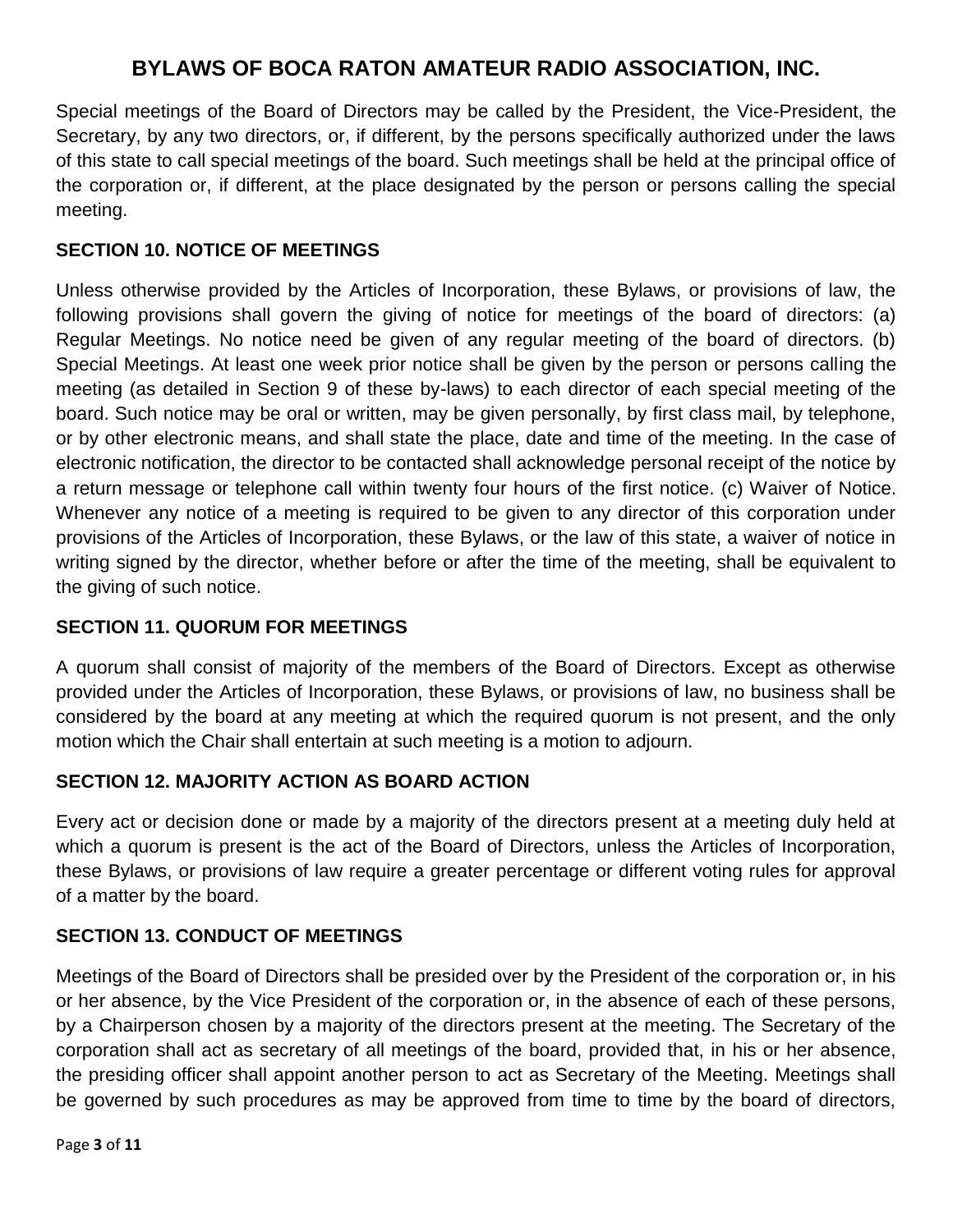insofar as such rules are not inconsistent with or in conflict with the Articles of Incorporation, these Bylaws, or with provisions of law.

### **SECTION 14. VACANCIES**

Vacancies on the Board of Directors shall exist (1) on the death, resignation or removal of any director, and (2) whenever the number of authorized directors is increased. Any director may resign effective upon giving written notice to the President, the Secretary, or the Board of Directors, unless the notice specifies a later time for the effectiveness of such resignation. No director may resign if the corporation would then be left without a duly elected director or directors in charge of its affairs, except upon notice to the Office of the Attorney General or other appropriate agency of this state. Directors may be removed from office, with or without cause, as permitted by and in accordance with the laws of this state. Unless otherwise prohibited by the Articles of Incorporation, these Bylaws or provisions of law, vacancies on the board may be filled by approval of the board of directors. If the number of directors then in office is less than a quorum, a vacancy on the board may be filled by approval of a majority of the directors then in office or by a sole remaining director. A person elected by the Board of Directors to fill a vacancy on the board shall hold office until the next election of the Board of Directors or until his or her death, resignation or removal from office.

### **SECTION 15. NONLIABILITY OF DIRECTORS**

The directors shall not be personally liable for the debts, liabilities, or other obligations of the corporation.

## **SECTION 16. INDEMNIFICATION BY CORPORATION OF DIRECTORS AND OFFICERS**

The directors and officers of the corporation shall be indemnified by the corporation to the fullest extent permissible under the laws of this state.

## **SECTION 17. INSURANCE FOR CORPORATE AGENTS**

Except as may be otherwise provided under provisions of law, the Board of Directors may adopt a resolution authorizing the purchase and maintenance of insurance on behalf of any agent of the corporation (including a director, officer, employee or other agent of the corporation) against liabilities asserted against or incurred by the agent in such capacity or arising out of the agent's status as such, whether or not the corporation would have the power to indemnify the agent against such liability under the Articles of Incorporation, these Bylaws or provisions of law.

### **ARTICLE 4- OFFICERS**

### **SECTION 1. DESIGNATION OF OFFICERS**

The officers of the corporation shall be a President, a Vice President, a Secretary, and a Treasurer.

### **SECTION 2. QUALIFICATIONS**

Page **4** of **11**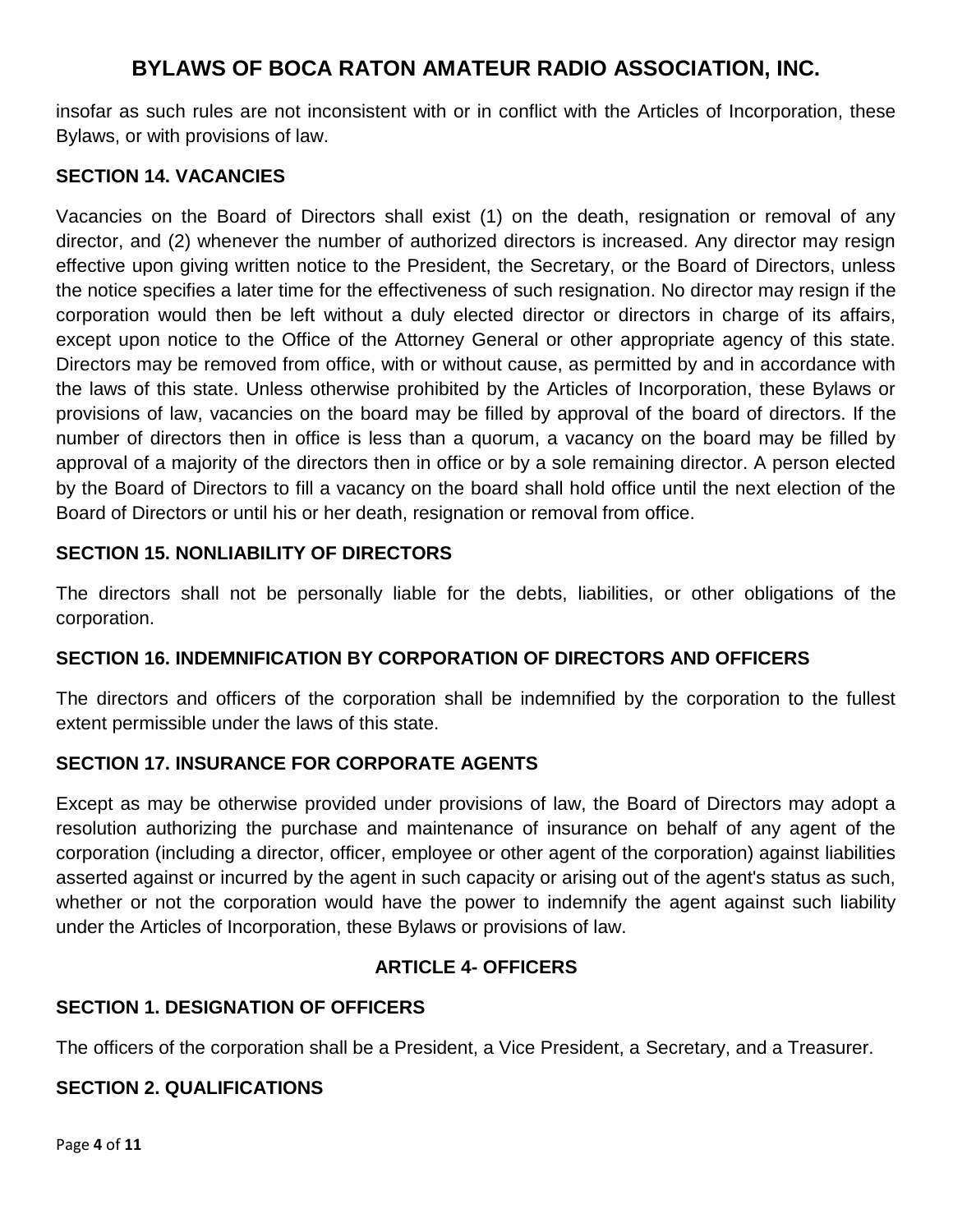Any person may serve as officer of this corporation provided he or she meets all the requirements set by the board of directors.

### **SECTION 3. ELECTION AND TERM OF OFFICE**

Officers shall be elected by the Board of Directors, at any time, and each officer shall hold office until he or she resigns or is removed or is otherwise disqualified to serve, or until his or her successor shall be elected and qualified by the Board of Directors, whichever occurs first.

### **SECTION 4. REMOVAL AND RESIGNATION**

Any officer may be removed, either with or without cause, by the Board of Directors, at any time. Any officer may resign at any time by giving written notice to the Board of Directors or to the President or Secretary of the corporation. Any such resignation shall take effect at the date of receipt of such notice or at any later date specified therein, and, unless otherwise specified therein, the acceptance of such resignation shall not be necessary to make it effective. The above provisions of this Section shall be superseded by any conflicting terms of a contract which has been approved or ratified by the Board of Directors relating to the employment of any officer of the corporation.

### **SECTION 5. VACANCIES**

Any vacancy caused by the death, resignation, removal, disqualification, or otherwise, of any officer shall be filled by the Board of Directors. In the event of a vacancy in any office other than that of President, such vacancy may be filled temporarily by appointment by the President until such time as the Board shall fill the vacancy. Vacancies occurring in offices of officers appointed at the discretion of the board may or may not be filled as the board shall determine.

### **SECTION 6. DUTIES OF PRESIDENT**

The President shall be the chief executive officer of the corporation and shall, subject to the control of the Board of Directors, supervise and control the affairs of the corporation and the activities of the officers. He or she shall perform all duties incident to his or her office and such other duties as may be required by law, by the Articles of Incorporation, or by these Bylaws, or which may be prescribed from time to time by the Board of Directors. The President shall preside at all meetings of the Board of Directors and, if this corporation has members, at all meetings of the members. Except as otherwise expressly provided by law, by the Articles of Incorporation, or by these Bylaws, he or she shall, in the name of the corporation, execute such deeds, mortgages, bonds, contracts, checks, or other instruments which may from time to time be authorized by the Board of Directors.

### **SECTION 7. DUTIES OF VICE PRESIDENT**

In the absence of the President, or in the event of his or her inability or refusal to act, the Vice President shall perform all the duties of the President, and when so acting shall have all the powers of, and be subject to all the restrictions on, the President. The Vice President shall have other powers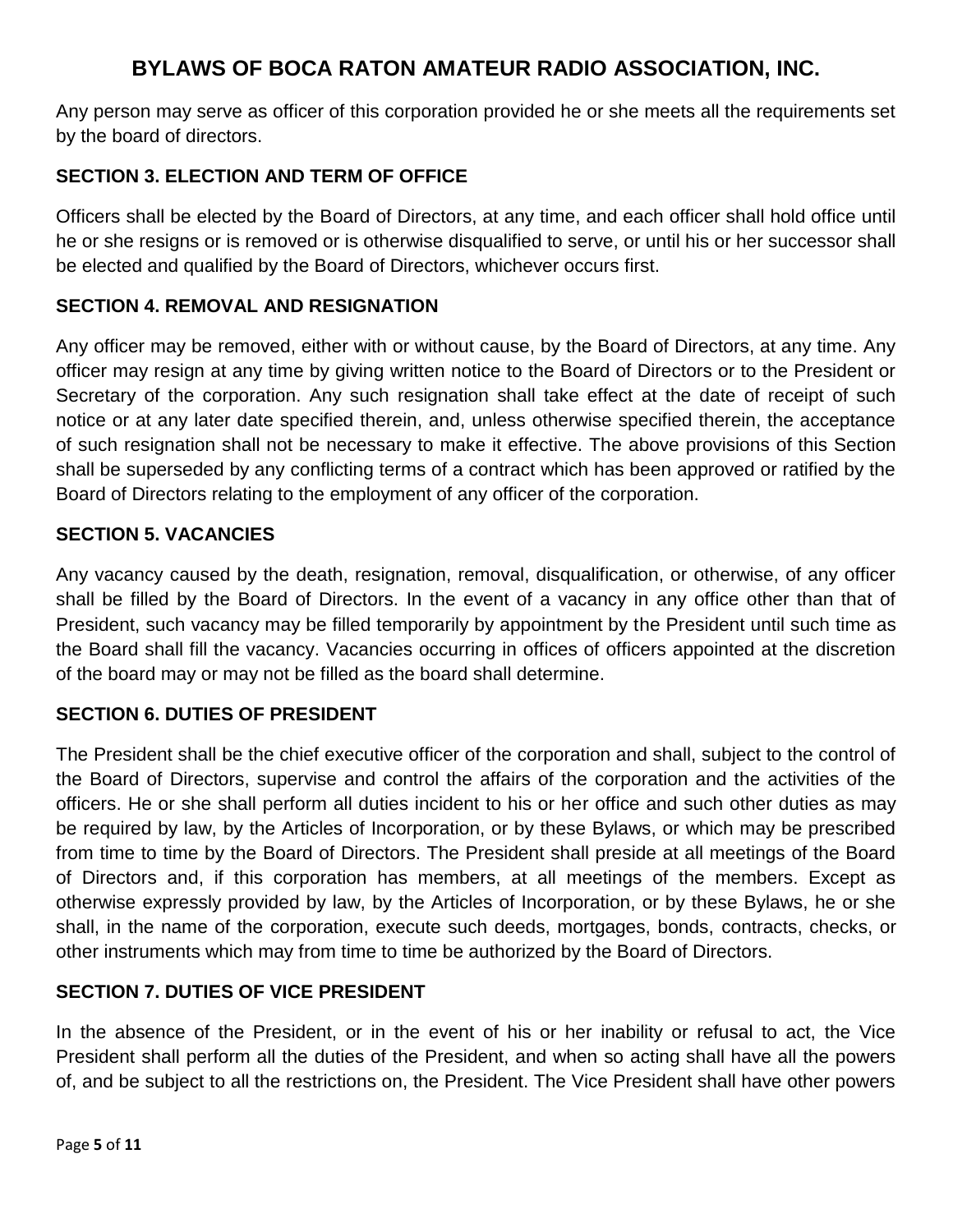and perform such other duties as may be prescribed by law, by the Articles of Incorporation, or by these Bylaws, or as may be prescribed by the Board of Directors.

### **SECTION 8. DUTIES OF SECRETARY**

The Secretary shall: Certify and keep the original or a copy of these Bylaws as amended or otherwise altered to date. Keep at the principal office of the corporation or at such other place as the board may determine, a book of minutes of all meetings of the directors, and, if applicable, meetings of committees of directors and of members, recording therein the time and place of holding, whether regular or special, how called, how notice thereof was given, the names of those present or represented at the meeting, and the proceedings thereof. See that all notices are duly given in accordance with the provisions of these Bylaws or as required by law. Be custodian of the records and documents of the corporation. Keep (either physically or by electronic means) a membership book containing the name and address of each and any members, and, in the case where any membership has been terminated, he or she shall record such fact in the membership book together with the date on which such membership ceased. Exhibit at all reasonable times to any director of the corporation, or to his or her agent or attorney, on request therefore, the Bylaws, the membership book, and the minutes of the proceedings of the Directors of the corporation. In general, perform all duties incident to the office of Secretary and such other duties as may be required by law, by the Articles of Incorporation, or by these Bylaws, or which may be assigned to him or her from time to time by the Board of Directors.

## **SECTION 9. DUTIES OF TREASURER**

The Treasurer shall: Have charge and custody of, and be responsible for, all funds and securities of the corporation, and deposit all such funds in the name of the corporation in such banks, trust companies, or other depositories as shall be selected by the Board of Directors. Receive, and give receipt for, monies due and payable to the corporation from any source whatsoever. Disburse, or cause to be disbursed, the funds of the corporation as may be directed by the Board of Directors, taking proper vouchers for such disbursements. Render to the President and directors, whenever requested, an account of any or all of his or her transactions as Treasurer and of the financial condition of the corporation. Prepare, or cause to be prepared, and certify, or cause to be certified, the financial statements to be included in any required reports. In general, perform all duties incident to the office of Treasurer and such other duties as may be required by law, by the Articles of Incorporation of the corporation, or by these Bylaws, or which may be assigned to him or her from time to time by the Board of Directors.

### **SECTION 10. COMPENSATION**

All Directors, officers and appointees by the Board of Directors shall serve without compensation.

# **ARTICLE 5 - COMMITTEES**

## **SECTION 1. EXECUTIVE COMMITTEE**

Page **6** of **11**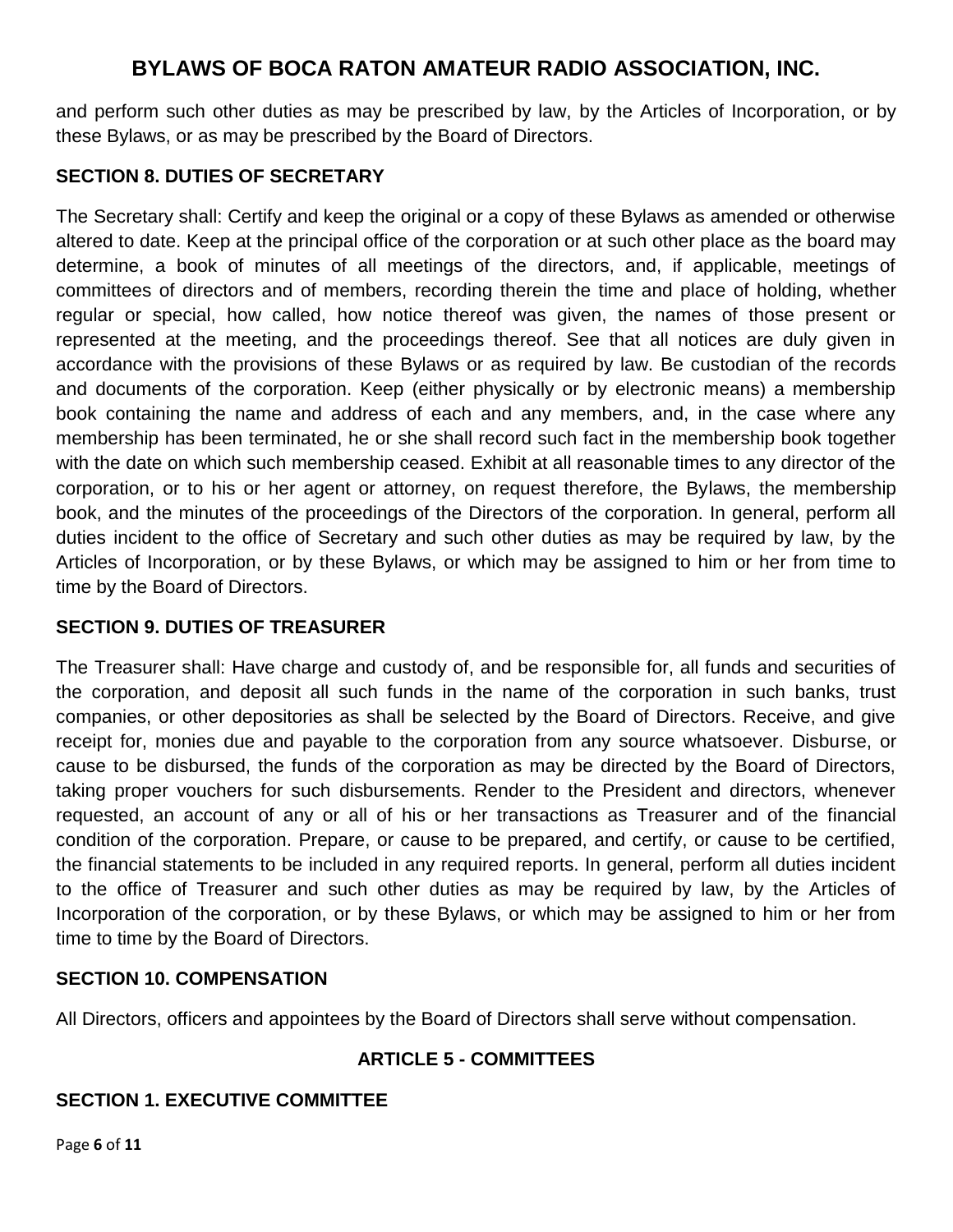The Board of Directors may, by a majority vote of its members, designate an Executive Committee consisting of the four officers (President, Vice President, Secretary and Treasurer), and may delegate to such committee the powers and authority of the board in the management of the business and affairs of the corporation, to the extent permitted, and except as may otherwise be provided, by provisions of law. By a majority vote of its members, the Board may at any time revoke or modify any or all of the Executive Committee authority so delegated, increase or decrease but not below two (2) the number of the members of the Executive Committee, and fill vacancies on the Executive Committee from the members of the board. The Executive Committee shall keep regular minutes of its proceedings, cause them to be filed with the corporate records, and report the same to the board from time to time as the board may require.

### **SECTION 2. OTHER COMMITTEES**

The corporation shall have such other committees as may from time to time be designated by resolution of the Board of Directors. These committees may consist of persons who are not also members of the board and shall act in an advisory capacity to the board.

## **SECTION 3. MEETINGS AND ACTION OF COMMITTEES**

Meetings and action of committees shall be governed by, noticed, held and taken in accordance with the provisions of these Bylaws concerning meetings of the Board of Directors, with such changes in the context of such Bylaw provisions as are necessary to substitute the committee and its members for the Board of Directors and its members, except that the time for regular and special meetings of committees may be fixed by resolution of the Board of Directors or by the committee. The Board of Directors may also adopt rules and regulations pertaining to the conduct of meetings of committees to the extent that such rules and regulations are not inconsistent with the provisions of these Bylaws.

## **ARTICLE 6 - EXECUTION OF INSTRUMENTS, DEPOSITS AND FUNDS**

### **SECTION 1. EXECUTION OF INSTRUMENTS**

The Board of Directors, except as otherwise provided in these Bylaws, may by resolution authorize any officer or agent of the corporation to enter into any contract or execute and deliver any instrument in the name of and on behalf of the corporation, and such authority may be general or confined to specific instances. Unless so authorized, no officer, agent, or employee shall have any power or authority to bind the corporation by any contract or engagement or to pledge its credit or to render it liable monetarily for any purpose or in any amount.

### **SECTION 2. CHECKS AND NOTES**

Except as otherwise specifically determined by resolution of the Board of Directors, or as otherwise required by law, checks, drafts, promissory notes, orders for the payment of money, and other evidence of indebtedness of the corporation shall be signed by one or more of the officers of the corporation.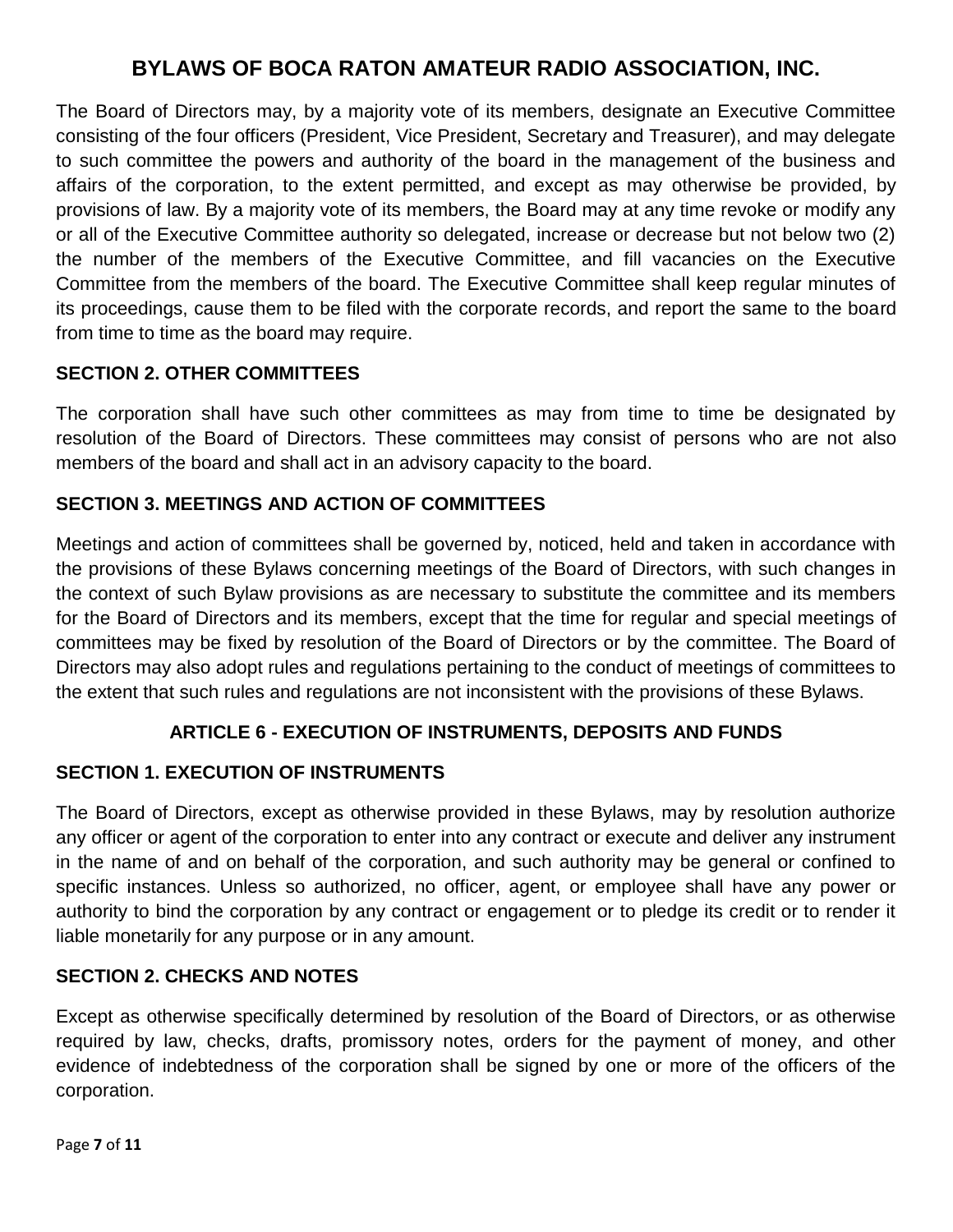#### **SECTION 3. DEPOSITS**

All funds of the corporation shall be deposited from time to time to the credit of the corporation in such banks, trust companies, or other depositories as the Board of Directors may select.

#### **SECTION 4. GIFTS**

The Board of Directors may accept on behalf of the corporation any contribution, gift, bequest, or devise for the nonprofit purposes of this corporation.

#### **SECTION 5. DISBURSEMENT AUTHORITY**

The President shall be empowered to accept funds in any amount and to make disbursements not to exceed \$500 per occurrence. Expenditures greater than \$500 must be approved by the Board of Directors. By a majority vote of its members, the Board may at any time modify or revoke this disbursement authority.

#### **ARTICLE 7 - CORPORATE RECORDS, REPORTS AND SEAL**

#### **SECTION 1. MAINTENANCE OF CORPORATE RECORDS**

The corporation shall keep at its principal office or other location designated by the Board of Directors: (a) Minutes of all meetings of directors, committees of the board and, if this corporation has members, of all meetings of members, indicating the time and place of holding such meetings, whether regular or special, how called, the notice given, and the names of those present and the proceedings thereof; (b) Adequate and correct books and records of account, including accounts of its properties and business transactions and accounts of its assets, liabilities, receipts, disbursements, gains and losses; (c) A record of its members, if any, indicating their names and addresses and, if applicable, the class of membership held by each member and the termination date of any membership; (d) A copy of the corporation's Articles of Incorporation and Bylaws as amended to date, which shall be open to inspection by the members, if any, of the corporation at all reasonable times during office hours. (e) All corporate records shall be retained for a term in accordance with all applicable local, state and federal laws and regulations.

#### **SECTION 2. CORPORATE SEAL**

The Board of Directors may adopt, use, and at will alter, a corporate seal. Such seal shall be kept at the principal office of the corporation or other location designated by the Board of Directors. Failure to affix the seal to corporate instruments, however, shall not affect the validity of any such instrument.

#### **SECTION 3. DIRECTORS' INSPECTION RIGHTS**

Every director shall have the absolute right at any reasonable time to inspect and copy all books, records and documents of every kind and to inspect the physical properties of the corporation and shall have such other rights to inspect the books, records and properties of this corporation as may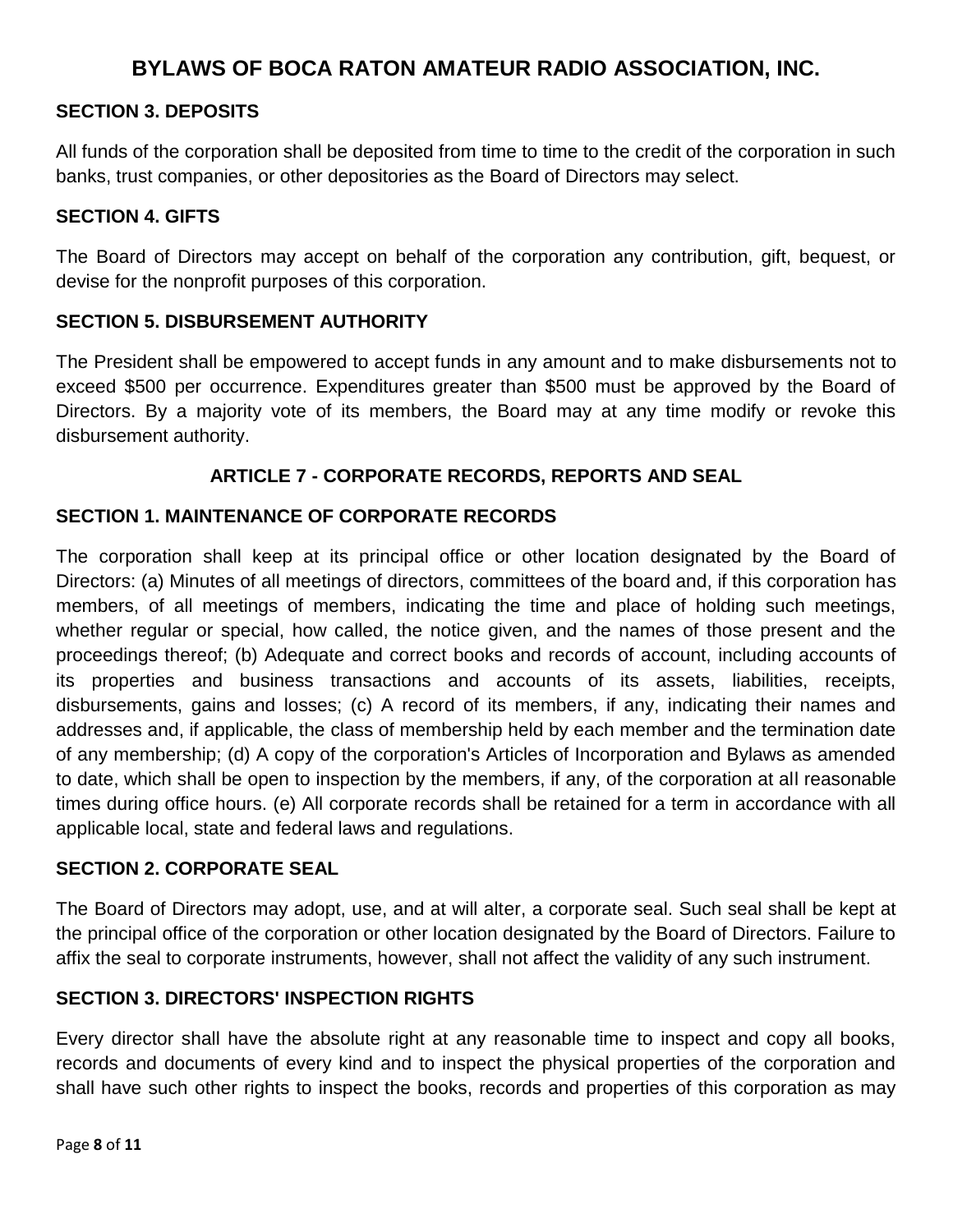be required under the Articles of Incorporation, other provisions of these Bylaws, and provisions of law.

### **SECTION 4. MEMBERS' INSPECTION RIGHTS**

If this corporation has any members, then each and every member shall have the following inspection rights, for a purpose reasonably related to such person's interest as a member: (a) To inspect and copy the record of all members' names, at reasonable times, upon written demand on the Secretary of the corporation, which demand shall state the purpose for which the inspection rights are requested. (b) To obtain from the Secretary of the corporation, upon written demand on, and payment of a reasonable charge to, the Secretary of the corporation, a list of the names, addresses and voting rights of those members entitled to vote for the election of directors as of the most recent record date for which the list has been compiled or as of the date specified by the member subsequent to the date of demand. The demand shall state the purpose for which the list is requested. The membership list shall be made within a reasonable time after the demand is received by the Secretary of the corporation or after the date specified therein as of which the list is to be compiled. (c) To inspect at any reasonable time the books, records, or minutes of proceedings of the members or of the board or committees of the board, upon written demand on the Secretary and/or Treasurer of the corporation by the member, for a purpose reasonably related to such person's interests as a member. Members shall have such other rights to inspect the books, records and properties of this corporation as may be required under the Articles of Incorporation, other provisions of these Bylaws, and provisions of law.

## **SECTION 5. RIGHT TO COPY AND MAKE EXTRACTS**

Any inspection under the provisions of this Article may be made in person or by agent or attorney and the right to inspection shall include the right to copy and make extracts.

## **SECTION 6. PERIODIC REPORT**

The board shall cause any annual or periodic report required under law to be prepared and delivered to an office of this state or to the members, if any, of this corporation, to be so prepared and delivered within the time limits set by law.

## **ARTICLE 8 - IRS 501(C)(3) TAX EXEMPTION PROVISIONS**

### **SECTION 1. LIMITATIONS ON ACTIVITIES**

No substantial part of the activities of this corporation shall be the carrying on of propaganda, or otherwise attempting to influence legislation [except as otherwise provided by Section 501(h) of the Internal Revenue Code], and this corporation shall not participate in, or intervene in (including the publishing or distribution of statements), any political campaign on behalf of, or in opposition to, any candidate for public office. Notwithstanding any other provisions of these Bylaws, this corporation shall not carry on any activities not permitted to be carried on (a) by a corporation exempt from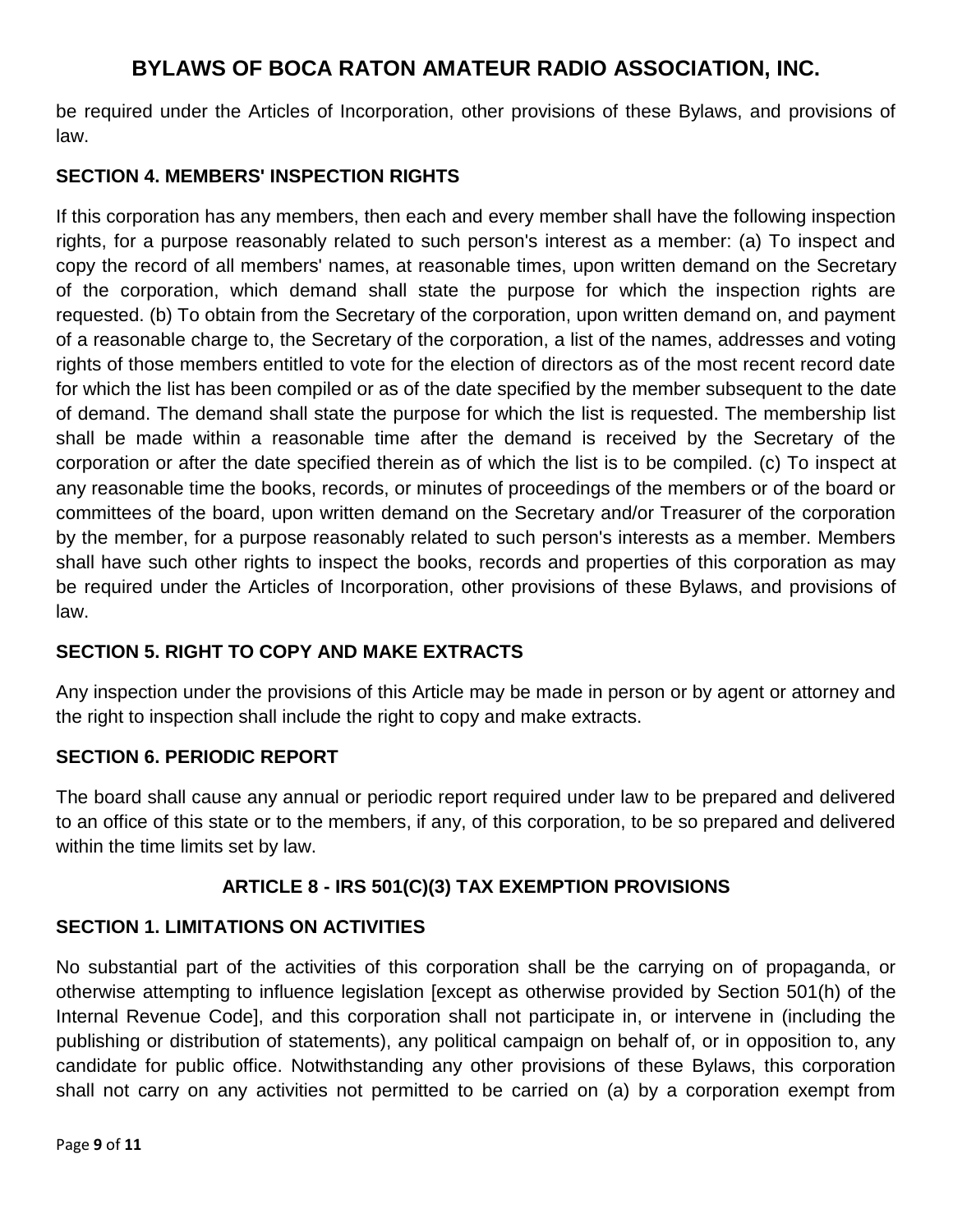federal income tax under Section 501(c)(3) of the Internal Revenue Code, or (b) by a corporation, contributions to which are deductible under Section 170(c)(2) of the Internal Revenue Code.

## **SECTION 2. PROHIBITION AGAINST PRIVATE INUREMENT**

No part of the net earnings of this corporation shall inure to the benefit of, or be distributable to, its members, directors or trustees, officers, or other private persons, except that the corporation shall be authorized and empowered to pay reasonable compensation for services rendered and to make payments and distributions in furtherance of the purposes of this corporation.

### **SECTION 3. DISTRIBUTION OF ASSETS**

Upon the dissolution of this corporation, its assets remaining after payment, or provision for payment, of all debts and liabilities of this corporation shall be distributed for one or more exempt purposes within the meaning of Section 501(c)(3) of the Internal Revenue Code or shall be distributed to the federal government, or to a state or local government, for a public purpose. Such distribution shall be made in accordance with all applicable provisions of the laws of this state.

### **SECTION 4. PRIVATE FOUNDATION REQUIREMENTS AND RESTRICTIONS**

In any taxable year in which this corporation is a private foundation as described in Section 509(a) of the Internal Revenue Code, the corporation 1) shall distribute its income for said period at such time and manner as not to subject it to tax under Section 4942 of the Internal Revenue Code; 2) shall not engage in any act of self-dealing as defined in Section 4941(d) of the Internal Revenue Code; 3) shall not retain any excess business holdings as defined in Section 4943(c) of the Internal Revenue Code; 4) shall not make any investments in such manner as to subject the corporation to tax under Section 4944 of the Internal Revenue Code; and 5) shall not make any taxable expenditures as defined in Section 4945(d) of the Internal Revenue Code.

## **ARTICLE 9 - AMENDMENT OF BYLAWS**

### **SECTION 1. AMENDMENT**

Subject to the power of the members, if any, of this corporation to adopt, amend or repeal the Bylaws of this corporation and except as may otherwise be specified under provisions of law, these Bylaws, or any of them, may be altered, amended, or repealed and new Bylaws adopted by approval of the Board of Directors. Members shall be notified within 30 days of adoption by the Board of Directors of any such changes to these Bylaws.

### **ARTICLE 10 - CONSTRUCTION AND TERMS**

Page **10** of **11** If there is any conflict between the provisions of these Bylaws and the Articles of Incorporation of this corporation, the provisions of the Articles of Incorporation shall govern. Should any of the provisions or portions of these Bylaws be held unenforceable or invalid for any reason, the remaining provisions and portions of these Bylaws shall be unaffected by such holding. All references in these Bylaws to the Articles of Incorporation shall be to the Articles of Incorporation, Articles of Organization,